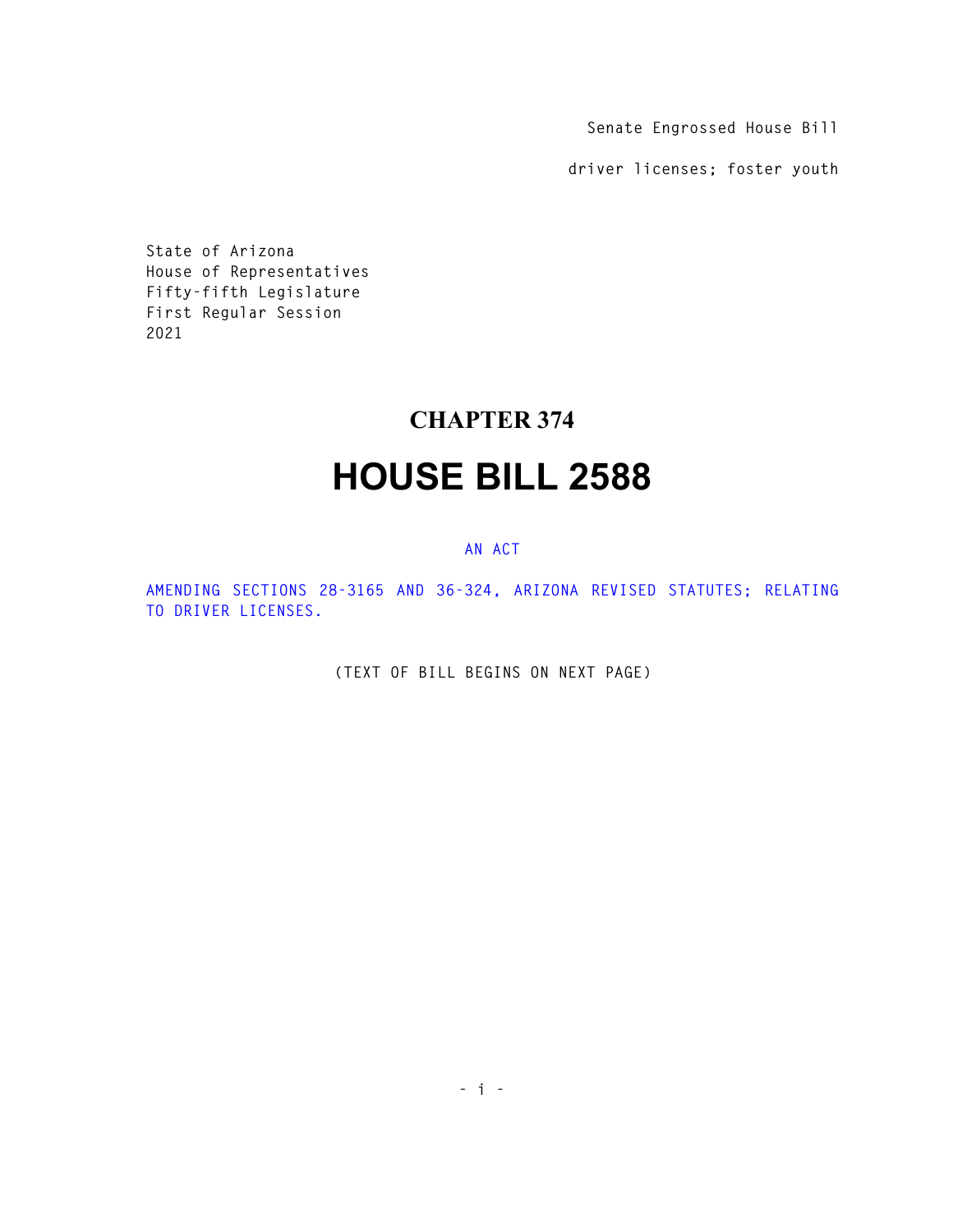**1 Be it enacted by the Legislature of the State of Arizona: 2 Section 1. Section 28-3165, Arizona Revised Statutes, is amended to 3 read: 4 28-3165. Nonoperating identification license; immunity; 5 rules; emancipated minors; definition 6 A. On receipt of an application from a person who does not have a 7 valid driver license issued by this state or whose driving privilege is 8 suspended, the department shall issue a nonoperating identification 9 license that contains a distinguishing number assigned to the licensee, 10 the full legal name, the date of birth, the residence address and a brief 11 description of the licensee and either a facsimile of the signature of the 12 licensee or a space on which the licensee is required to write the 13 licensee's usual signature with pen and ink. A nonoperating 14 identification license that is issued to a person whose driving privilege 15 is suspended shall not be valid for more than one hundred eighty days from 16 the date of issuance. 17 B. On request of an applicant: 18 1. The department shall allow the applicant to provide on the 19 nonoperating identification license a post office box address that is 20 regularly used by the applicant. 21 2. If the applicant submits satisfactory proof to the department 22 that the applicant is a veteran, the department shall allow a 23 distinguishing mark to appear on the nonoperating identification license 24 that identifies that person as a veteran. 25 C. A person who is issued a license pursuant to this section shall 26 use it only for identification purposes of the licensee. The nonoperating 27 identification license does not grant authority to operate a motor vehicle 28 in this state. The department shall clearly label the nonoperating 29 identification license "for identification only, not for operation of a 30 motor vehicle". 31 D. On issuance of a driver license, the holder of a nonoperating 32 identification license shall surrender the nonoperating identification 33 license to the department and the department shall not refund any fee paid 34 for the issuance of the nonoperating identification license. 35 E. A nonoperating identification license shall contain the 36 photograph of the licensee. The department shall use a process in the 37 issuance of nonoperating identification licenses that prohibits as nearly 38 as possible the ability to superimpose a photograph on the license without 39 ready detection. The department shall process nonoperating identification 40 licenses and photo attachments in color. 41 F. On application, an applicant shall give the department 42 satisfactory proof of the applicant's full legal name, date of birth, sex 43 and residence address, if the applicant has a residence address, and that 44 the applicant's presence in the United States is authorized under federal 45 law. The application shall briefly describe the applicant, state whether**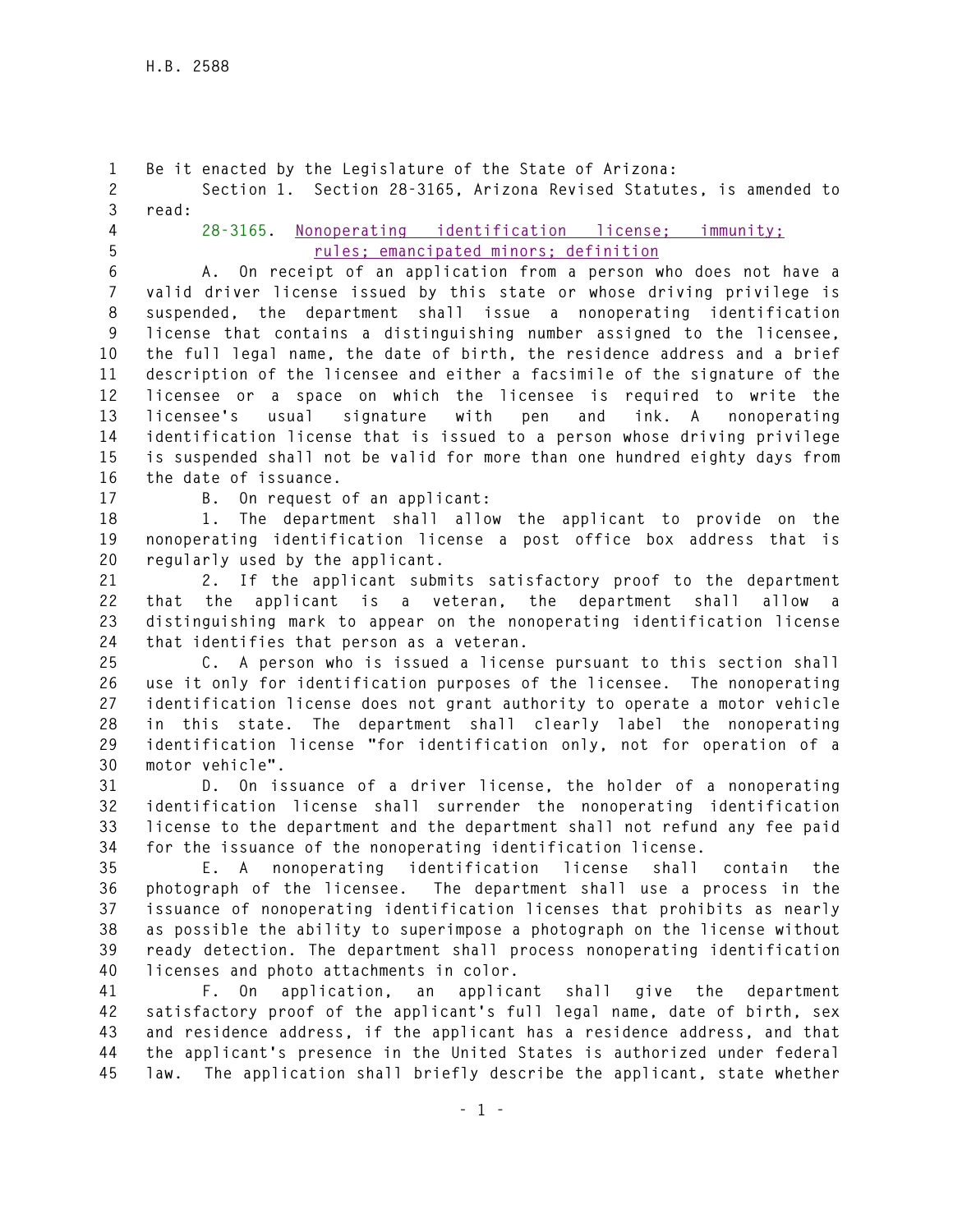**1 the applicant has been licensed, and if so, the type of license issued, 2 when and by what state or country and whether any such license is under 3 suspension, revocation or cancellation. The application shall contain 4 other identifying information required by the department.** 

**5 G. The department may adopt and implement procedures to deny a 6 nonoperating identification license to a person who has been 7 deported. The department may adopt and implement procedures to reinstate 8 a person's privilege to apply for a nonoperating identification license if 9 the person's legal presence status is restored.** 

**10 H. A nonoperating identification license issued by the department 11 is solely for the use and convenience of the applicant for identification 12 purposes.** 

**13 I. The department shall adopt rules and establish fees for issuance 14 of a nonoperating identification license, except that the department shall 15 not require an examination.** 

**16 J. The fees established pursuant to this section do not apply to 17 any of the following:** 

**18 1. A person who is sixty-five years of age or older.** 

**19 2. A person who is a recipient of public monies as an individual 20 with a disability under title XVI of the social security act, as amended.** 

**21 3. A veteran who does not have a residence address.** 

**22 4. A veteran whose residence address is the address of a shelter 23 that provides services to the homeless.** 

**24 K. If a person qualifies for a nonoperating identification license 25 and is under the legal drinking age, the department shall issue a license 26 that is marked by color, code or design to immediately distinguish it from 27 a nonoperating identification license issued to a person of legal drinking 28 age. The department shall indicate on the nonoperating identification 29 license issued pursuant to this subsection the year in which the person 30 will attain the legal drinking age.** 

**31 L. If a minor has been emancipated pursuant to title 12, chapter 32 15, on application and proof of emancipation, the department shall issue a 33 nonoperating identification license that contains the words "emancipated 34 minor".** 

**35 M. NOTWITHSTANDING ANY OTHER LAW, IF AN APPLICANT FOR A 36 NONOPERATING IDENTIFICATION LICENSE IS AT LEAST SIXTEEN YEARS OF AGE AND 37 EITHER DOES NOT HAVE A RESIDENCE ADDRESS OR IS IN THE DEPARTMENT OF CHILD 38 SAFETY'S CUSTODY, THE APPLICANT DOES NOT NEED A SIGNATURE OF THE 39 APPLICANT'S PARENT, GUARDIAN, FOSTER PARENT OR EMPLOYER.** 

**40 M. N. For the purposes of this section, "veteran" has the same 41 meaning prescribed in section 41-601.**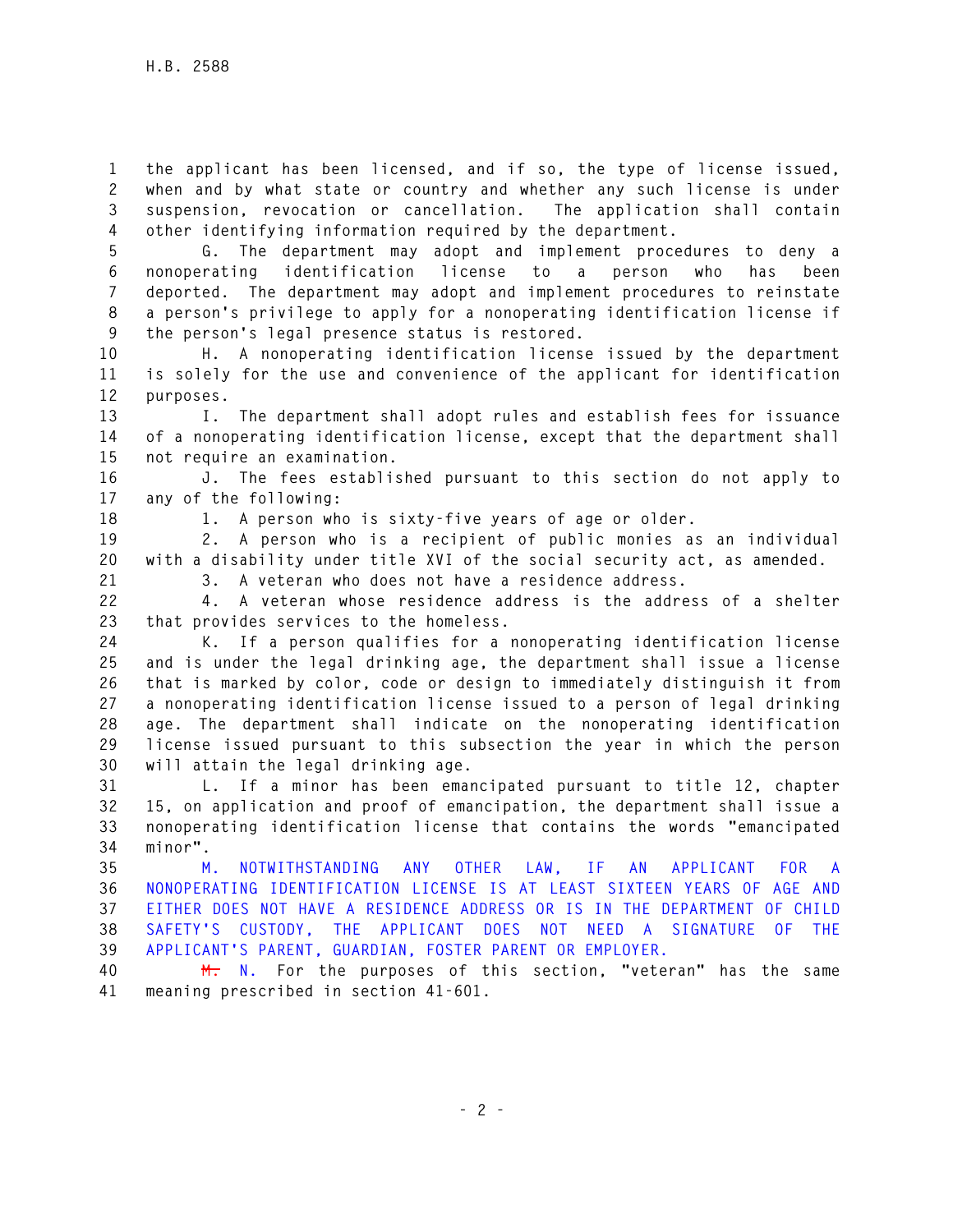**1 Sec. 2. Section 36-324, Arizona Revised Statutes, is amended to 2 read: 3 36-324. Vital records; copies; access 4 A. On written request, a local registrar, a deputy local registrar 5 or the state registrar shall issue a certified copy of a registered 6 certificate, except the portion of the certificate that contains medical 7 information, to any person determined to be eligible to receive the 8 certified copy pursuant to criteria prescribed by rules. A local 9 registrar, a deputy local registrar or the state registrar shall issue 10 certified copies of a registered certificate to a licensed funeral 11 director or the funeral director's designee on the funeral director's or 12 designee's written or in-person request. The local registrar, deputy local 13 registrar or state registrar shall provide the certified copies by mail or 14 in person to the funeral director or the funeral director's designee on 15 request. 16 B. A certified copy of a registered certificate has the same status 17 as the registered certificate. 18 C. The United States public health service may receive copies, 19 microfilm and other information from the state registrar to prepare 20 national vital statistics subject to the following limitations: 21 1. The United States public health service bears the cost of 22 preparing and transmitting the copies, microfilm and other information.** 

**23 2. The copies, microfilm and other information are used for 24 statistical purposes and the United States public health service assures a 25 person's anonymity.** 

**26 D. In child support cases under 42 United States Code sections 651 27 through 669 or in public benefit matters under chapter 29 of this title or 28 title 46, the state registrar shall provide copies of or access to vital 29 records without charge to the department of economic security or its 30 attorneys. In child welfare cases under title 8, the state registrar shall 31 provide copies of or access to vital records without charge to the 32 department of child safety or its attorneys. A vital record obtained as 33 authorized in this section must be used only for official purposes and, if 34 used in a public proceeding, must be sealed by the court or hearing 35 officer.** 

**36 E. The state registrar shall provide a copy of or access to a vital 37 record to a government agency for its official purposes.** 

**38 F. NOTWITHSTANDING ANY OTHER LAW, A CHILD WHO IS AT LEAST SIXTEEN 39 YEARS OF AGE AND WHO EITHER DOES NOT HAVE A RESIDENCE ADDRESS OR IS IN THE 40 DEPARTMENT OF CHILD SAFETY'S CUSTODY MAY RECEIVE A CERTIFIED COPY OF THE 41 CHILD'S CERTIFICATE OF BIRTH REGISTRATION WITHOUT THE SIGNATURE OF THE 42 CHILD'S PARENT, GUARDIAN OR FOSTER PARENT.**